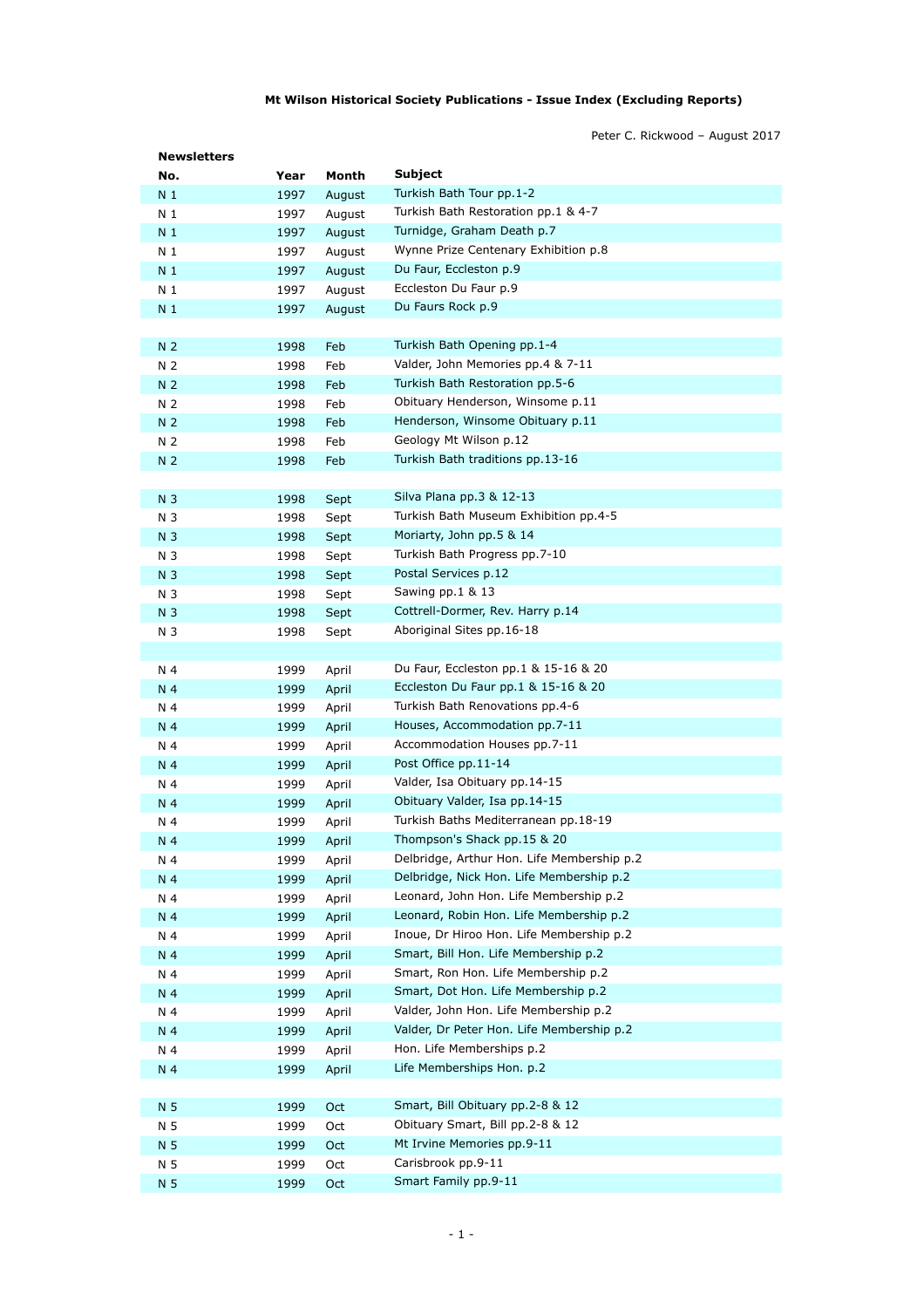| Turkish Bath origins pp.1 & 11<br>N 6<br>2000<br>August<br>Valder Family pp.3 & 7-10<br>N 6<br>2000<br>August<br>Valder, Isa Obituary pp.3 & 7-10<br>N 6<br>2000<br>August<br>Obituary Valder, Isa pp.3 & 7-10<br>N 6<br>2000<br>August<br>Jazz p.4<br>N 6<br>2000<br>August<br>Turkish Bath works pp.5-6<br>N 6<br>2000<br>August<br>Jazz pp.1 & 3-6<br>N 7<br>2001<br>April<br>Archiving pp.1 & 7-8<br>N 7<br>2001<br>April<br>Turkish Bath pp.10-11<br>N 7<br>2001<br>April<br>Lithgow Mercury extracts pp.12-13<br>N 7<br>2001<br>April<br>Mt Wilson in Lithgow Mercury pp.12-13<br>N 7<br>2001<br>April<br>Scrivener, Charles R. pp.1 & 4-5<br>N 8<br>2002<br>March<br>Surveyor pp.1 & 4-5<br>N 8<br>2002<br>March<br>Seven Good Men pp.3 & 14<br>N 8<br>2002<br>March<br>Kirk Family pp.3 & 14<br>N 8<br>2002<br>March<br>Blazed Stump, Farrer Road p.7<br>N 8<br>2002<br>March<br>Farrer Road, Blazed Stump p.7<br>N 8<br>2002<br>March<br>Morgan Blazed Stump, p.7<br>N 8<br>2002<br>March<br>Morgan, Ern, Blazed Stump p.7<br>N 8<br>2002<br>March<br>Turkish Bath pp.9 & 11<br>N 8<br>2002<br>March<br>Lithgow Book p.12<br>N 8<br>2002<br>March<br>Lithgow Co-op p.12<br>N 8<br>2002<br>March<br>Scrivener Plaque p.13<br>2002<br>N 8<br>March<br>School Mt Wilson pp.1 & 11<br>N 9<br>2002-2003<br>Dec-Jan<br>Kirk, Peter Obituary pp.3-4 & 8<br>N 9<br>2002-2003<br>Dec-Jan<br>Obituary Kirk, Peter pp.3-4 & 8<br>N 9<br>2002-2003<br>Dec-Jan<br>Boldiston, Bill pp.5-7<br>N 9<br>2002-2003<br>Dec-Jan<br>Bloweys, The pp.5-7<br>N 9<br>2002-2003<br>Dec-Jan<br>Jazz pp.5-7<br>N 9<br>2002-2003<br>Dec-Jan<br>War Memorial p.9<br>N 9<br>2002-2003<br>Dec-Jan<br>Mt Irvine Memories p.12<br>N 9<br>2002-2003<br>Dec-Jan<br>Taihoa p.12<br>N 9<br>2002-2003<br>Dec-Jan<br>Smart Memorial p.1<br>2003<br>N 10<br><b>Dec</b><br>Smart, Jane & Bill p.1<br>N 10<br>2003<br>Dec<br>Memorial Seat & Plaque Unveiled p.1<br>N 10<br>2003<br><b>Dec</b><br>Withycombe p.5<br>N 10<br>2003<br>Dec<br>Church, St George's p.5<br>N 10<br>2003<br>Dec<br>St George's Church p.5<br>N 10<br>2003<br>$\mathsf{Dec}$<br>Mt Wilson Hall Opened p.6<br>N 10<br>2003<br>Dec<br>Hall, Mt Wilson Opened p.6<br>N 10<br>2003<br>Dec<br>Blazed Stump, Morgan p.7<br>N 10<br>2003<br><b>Dec</b><br>Morgan Blazed Stump, p.7<br>N 10<br>2003<br>Dec<br>Morgan, Ern & Margaret, Blazed Stump p.7<br>N 10<br>2003<br>Dec<br>Knight-Brown, Nell Death p.7<br>N 10<br>2003<br>Dec | No.  | Year | Month | Subject                        |
|---------------------------------------------------------------------------------------------------------------------------------------------------------------------------------------------------------------------------------------------------------------------------------------------------------------------------------------------------------------------------------------------------------------------------------------------------------------------------------------------------------------------------------------------------------------------------------------------------------------------------------------------------------------------------------------------------------------------------------------------------------------------------------------------------------------------------------------------------------------------------------------------------------------------------------------------------------------------------------------------------------------------------------------------------------------------------------------------------------------------------------------------------------------------------------------------------------------------------------------------------------------------------------------------------------------------------------------------------------------------------------------------------------------------------------------------------------------------------------------------------------------------------------------------------------------------------------------------------------------------------------------------------------------------------------------------------------------------------------------------------------------------------------------------------------------------------------------------------------------------------------------------------------------------------------------------------------------------------------------------------------------------------------------------------------------------------------------------------------------------------------------------------------------------------------------------------------------------------------------------------------------------------------------------------------------------------------------------------------------------------------------------------------------------------------------------------------------------|------|------|-------|--------------------------------|
|                                                                                                                                                                                                                                                                                                                                                                                                                                                                                                                                                                                                                                                                                                                                                                                                                                                                                                                                                                                                                                                                                                                                                                                                                                                                                                                                                                                                                                                                                                                                                                                                                                                                                                                                                                                                                                                                                                                                                                                                                                                                                                                                                                                                                                                                                                                                                                                                                                                                     |      |      |       |                                |
|                                                                                                                                                                                                                                                                                                                                                                                                                                                                                                                                                                                                                                                                                                                                                                                                                                                                                                                                                                                                                                                                                                                                                                                                                                                                                                                                                                                                                                                                                                                                                                                                                                                                                                                                                                                                                                                                                                                                                                                                                                                                                                                                                                                                                                                                                                                                                                                                                                                                     |      |      |       |                                |
|                                                                                                                                                                                                                                                                                                                                                                                                                                                                                                                                                                                                                                                                                                                                                                                                                                                                                                                                                                                                                                                                                                                                                                                                                                                                                                                                                                                                                                                                                                                                                                                                                                                                                                                                                                                                                                                                                                                                                                                                                                                                                                                                                                                                                                                                                                                                                                                                                                                                     |      |      |       |                                |
|                                                                                                                                                                                                                                                                                                                                                                                                                                                                                                                                                                                                                                                                                                                                                                                                                                                                                                                                                                                                                                                                                                                                                                                                                                                                                                                                                                                                                                                                                                                                                                                                                                                                                                                                                                                                                                                                                                                                                                                                                                                                                                                                                                                                                                                                                                                                                                                                                                                                     |      |      |       |                                |
|                                                                                                                                                                                                                                                                                                                                                                                                                                                                                                                                                                                                                                                                                                                                                                                                                                                                                                                                                                                                                                                                                                                                                                                                                                                                                                                                                                                                                                                                                                                                                                                                                                                                                                                                                                                                                                                                                                                                                                                                                                                                                                                                                                                                                                                                                                                                                                                                                                                                     |      |      |       |                                |
|                                                                                                                                                                                                                                                                                                                                                                                                                                                                                                                                                                                                                                                                                                                                                                                                                                                                                                                                                                                                                                                                                                                                                                                                                                                                                                                                                                                                                                                                                                                                                                                                                                                                                                                                                                                                                                                                                                                                                                                                                                                                                                                                                                                                                                                                                                                                                                                                                                                                     |      |      |       |                                |
|                                                                                                                                                                                                                                                                                                                                                                                                                                                                                                                                                                                                                                                                                                                                                                                                                                                                                                                                                                                                                                                                                                                                                                                                                                                                                                                                                                                                                                                                                                                                                                                                                                                                                                                                                                                                                                                                                                                                                                                                                                                                                                                                                                                                                                                                                                                                                                                                                                                                     |      |      |       |                                |
|                                                                                                                                                                                                                                                                                                                                                                                                                                                                                                                                                                                                                                                                                                                                                                                                                                                                                                                                                                                                                                                                                                                                                                                                                                                                                                                                                                                                                                                                                                                                                                                                                                                                                                                                                                                                                                                                                                                                                                                                                                                                                                                                                                                                                                                                                                                                                                                                                                                                     |      |      |       |                                |
|                                                                                                                                                                                                                                                                                                                                                                                                                                                                                                                                                                                                                                                                                                                                                                                                                                                                                                                                                                                                                                                                                                                                                                                                                                                                                                                                                                                                                                                                                                                                                                                                                                                                                                                                                                                                                                                                                                                                                                                                                                                                                                                                                                                                                                                                                                                                                                                                                                                                     |      |      |       |                                |
|                                                                                                                                                                                                                                                                                                                                                                                                                                                                                                                                                                                                                                                                                                                                                                                                                                                                                                                                                                                                                                                                                                                                                                                                                                                                                                                                                                                                                                                                                                                                                                                                                                                                                                                                                                                                                                                                                                                                                                                                                                                                                                                                                                                                                                                                                                                                                                                                                                                                     |      |      |       |                                |
|                                                                                                                                                                                                                                                                                                                                                                                                                                                                                                                                                                                                                                                                                                                                                                                                                                                                                                                                                                                                                                                                                                                                                                                                                                                                                                                                                                                                                                                                                                                                                                                                                                                                                                                                                                                                                                                                                                                                                                                                                                                                                                                                                                                                                                                                                                                                                                                                                                                                     |      |      |       |                                |
|                                                                                                                                                                                                                                                                                                                                                                                                                                                                                                                                                                                                                                                                                                                                                                                                                                                                                                                                                                                                                                                                                                                                                                                                                                                                                                                                                                                                                                                                                                                                                                                                                                                                                                                                                                                                                                                                                                                                                                                                                                                                                                                                                                                                                                                                                                                                                                                                                                                                     |      |      |       |                                |
|                                                                                                                                                                                                                                                                                                                                                                                                                                                                                                                                                                                                                                                                                                                                                                                                                                                                                                                                                                                                                                                                                                                                                                                                                                                                                                                                                                                                                                                                                                                                                                                                                                                                                                                                                                                                                                                                                                                                                                                                                                                                                                                                                                                                                                                                                                                                                                                                                                                                     |      |      |       |                                |
|                                                                                                                                                                                                                                                                                                                                                                                                                                                                                                                                                                                                                                                                                                                                                                                                                                                                                                                                                                                                                                                                                                                                                                                                                                                                                                                                                                                                                                                                                                                                                                                                                                                                                                                                                                                                                                                                                                                                                                                                                                                                                                                                                                                                                                                                                                                                                                                                                                                                     |      |      |       |                                |
|                                                                                                                                                                                                                                                                                                                                                                                                                                                                                                                                                                                                                                                                                                                                                                                                                                                                                                                                                                                                                                                                                                                                                                                                                                                                                                                                                                                                                                                                                                                                                                                                                                                                                                                                                                                                                                                                                                                                                                                                                                                                                                                                                                                                                                                                                                                                                                                                                                                                     |      |      |       |                                |
|                                                                                                                                                                                                                                                                                                                                                                                                                                                                                                                                                                                                                                                                                                                                                                                                                                                                                                                                                                                                                                                                                                                                                                                                                                                                                                                                                                                                                                                                                                                                                                                                                                                                                                                                                                                                                                                                                                                                                                                                                                                                                                                                                                                                                                                                                                                                                                                                                                                                     |      |      |       |                                |
|                                                                                                                                                                                                                                                                                                                                                                                                                                                                                                                                                                                                                                                                                                                                                                                                                                                                                                                                                                                                                                                                                                                                                                                                                                                                                                                                                                                                                                                                                                                                                                                                                                                                                                                                                                                                                                                                                                                                                                                                                                                                                                                                                                                                                                                                                                                                                                                                                                                                     |      |      |       |                                |
|                                                                                                                                                                                                                                                                                                                                                                                                                                                                                                                                                                                                                                                                                                                                                                                                                                                                                                                                                                                                                                                                                                                                                                                                                                                                                                                                                                                                                                                                                                                                                                                                                                                                                                                                                                                                                                                                                                                                                                                                                                                                                                                                                                                                                                                                                                                                                                                                                                                                     |      |      |       |                                |
|                                                                                                                                                                                                                                                                                                                                                                                                                                                                                                                                                                                                                                                                                                                                                                                                                                                                                                                                                                                                                                                                                                                                                                                                                                                                                                                                                                                                                                                                                                                                                                                                                                                                                                                                                                                                                                                                                                                                                                                                                                                                                                                                                                                                                                                                                                                                                                                                                                                                     |      |      |       |                                |
|                                                                                                                                                                                                                                                                                                                                                                                                                                                                                                                                                                                                                                                                                                                                                                                                                                                                                                                                                                                                                                                                                                                                                                                                                                                                                                                                                                                                                                                                                                                                                                                                                                                                                                                                                                                                                                                                                                                                                                                                                                                                                                                                                                                                                                                                                                                                                                                                                                                                     |      |      |       |                                |
|                                                                                                                                                                                                                                                                                                                                                                                                                                                                                                                                                                                                                                                                                                                                                                                                                                                                                                                                                                                                                                                                                                                                                                                                                                                                                                                                                                                                                                                                                                                                                                                                                                                                                                                                                                                                                                                                                                                                                                                                                                                                                                                                                                                                                                                                                                                                                                                                                                                                     |      |      |       |                                |
|                                                                                                                                                                                                                                                                                                                                                                                                                                                                                                                                                                                                                                                                                                                                                                                                                                                                                                                                                                                                                                                                                                                                                                                                                                                                                                                                                                                                                                                                                                                                                                                                                                                                                                                                                                                                                                                                                                                                                                                                                                                                                                                                                                                                                                                                                                                                                                                                                                                                     |      |      |       |                                |
|                                                                                                                                                                                                                                                                                                                                                                                                                                                                                                                                                                                                                                                                                                                                                                                                                                                                                                                                                                                                                                                                                                                                                                                                                                                                                                                                                                                                                                                                                                                                                                                                                                                                                                                                                                                                                                                                                                                                                                                                                                                                                                                                                                                                                                                                                                                                                                                                                                                                     |      |      |       |                                |
|                                                                                                                                                                                                                                                                                                                                                                                                                                                                                                                                                                                                                                                                                                                                                                                                                                                                                                                                                                                                                                                                                                                                                                                                                                                                                                                                                                                                                                                                                                                                                                                                                                                                                                                                                                                                                                                                                                                                                                                                                                                                                                                                                                                                                                                                                                                                                                                                                                                                     |      |      |       |                                |
|                                                                                                                                                                                                                                                                                                                                                                                                                                                                                                                                                                                                                                                                                                                                                                                                                                                                                                                                                                                                                                                                                                                                                                                                                                                                                                                                                                                                                                                                                                                                                                                                                                                                                                                                                                                                                                                                                                                                                                                                                                                                                                                                                                                                                                                                                                                                                                                                                                                                     |      |      |       |                                |
|                                                                                                                                                                                                                                                                                                                                                                                                                                                                                                                                                                                                                                                                                                                                                                                                                                                                                                                                                                                                                                                                                                                                                                                                                                                                                                                                                                                                                                                                                                                                                                                                                                                                                                                                                                                                                                                                                                                                                                                                                                                                                                                                                                                                                                                                                                                                                                                                                                                                     |      |      |       |                                |
|                                                                                                                                                                                                                                                                                                                                                                                                                                                                                                                                                                                                                                                                                                                                                                                                                                                                                                                                                                                                                                                                                                                                                                                                                                                                                                                                                                                                                                                                                                                                                                                                                                                                                                                                                                                                                                                                                                                                                                                                                                                                                                                                                                                                                                                                                                                                                                                                                                                                     |      |      |       |                                |
|                                                                                                                                                                                                                                                                                                                                                                                                                                                                                                                                                                                                                                                                                                                                                                                                                                                                                                                                                                                                                                                                                                                                                                                                                                                                                                                                                                                                                                                                                                                                                                                                                                                                                                                                                                                                                                                                                                                                                                                                                                                                                                                                                                                                                                                                                                                                                                                                                                                                     |      |      |       |                                |
|                                                                                                                                                                                                                                                                                                                                                                                                                                                                                                                                                                                                                                                                                                                                                                                                                                                                                                                                                                                                                                                                                                                                                                                                                                                                                                                                                                                                                                                                                                                                                                                                                                                                                                                                                                                                                                                                                                                                                                                                                                                                                                                                                                                                                                                                                                                                                                                                                                                                     |      |      |       |                                |
|                                                                                                                                                                                                                                                                                                                                                                                                                                                                                                                                                                                                                                                                                                                                                                                                                                                                                                                                                                                                                                                                                                                                                                                                                                                                                                                                                                                                                                                                                                                                                                                                                                                                                                                                                                                                                                                                                                                                                                                                                                                                                                                                                                                                                                                                                                                                                                                                                                                                     |      |      |       |                                |
|                                                                                                                                                                                                                                                                                                                                                                                                                                                                                                                                                                                                                                                                                                                                                                                                                                                                                                                                                                                                                                                                                                                                                                                                                                                                                                                                                                                                                                                                                                                                                                                                                                                                                                                                                                                                                                                                                                                                                                                                                                                                                                                                                                                                                                                                                                                                                                                                                                                                     |      |      |       |                                |
|                                                                                                                                                                                                                                                                                                                                                                                                                                                                                                                                                                                                                                                                                                                                                                                                                                                                                                                                                                                                                                                                                                                                                                                                                                                                                                                                                                                                                                                                                                                                                                                                                                                                                                                                                                                                                                                                                                                                                                                                                                                                                                                                                                                                                                                                                                                                                                                                                                                                     |      |      |       |                                |
|                                                                                                                                                                                                                                                                                                                                                                                                                                                                                                                                                                                                                                                                                                                                                                                                                                                                                                                                                                                                                                                                                                                                                                                                                                                                                                                                                                                                                                                                                                                                                                                                                                                                                                                                                                                                                                                                                                                                                                                                                                                                                                                                                                                                                                                                                                                                                                                                                                                                     |      |      |       |                                |
|                                                                                                                                                                                                                                                                                                                                                                                                                                                                                                                                                                                                                                                                                                                                                                                                                                                                                                                                                                                                                                                                                                                                                                                                                                                                                                                                                                                                                                                                                                                                                                                                                                                                                                                                                                                                                                                                                                                                                                                                                                                                                                                                                                                                                                                                                                                                                                                                                                                                     |      |      |       |                                |
|                                                                                                                                                                                                                                                                                                                                                                                                                                                                                                                                                                                                                                                                                                                                                                                                                                                                                                                                                                                                                                                                                                                                                                                                                                                                                                                                                                                                                                                                                                                                                                                                                                                                                                                                                                                                                                                                                                                                                                                                                                                                                                                                                                                                                                                                                                                                                                                                                                                                     |      |      |       |                                |
|                                                                                                                                                                                                                                                                                                                                                                                                                                                                                                                                                                                                                                                                                                                                                                                                                                                                                                                                                                                                                                                                                                                                                                                                                                                                                                                                                                                                                                                                                                                                                                                                                                                                                                                                                                                                                                                                                                                                                                                                                                                                                                                                                                                                                                                                                                                                                                                                                                                                     |      |      |       |                                |
|                                                                                                                                                                                                                                                                                                                                                                                                                                                                                                                                                                                                                                                                                                                                                                                                                                                                                                                                                                                                                                                                                                                                                                                                                                                                                                                                                                                                                                                                                                                                                                                                                                                                                                                                                                                                                                                                                                                                                                                                                                                                                                                                                                                                                                                                                                                                                                                                                                                                     |      |      |       |                                |
|                                                                                                                                                                                                                                                                                                                                                                                                                                                                                                                                                                                                                                                                                                                                                                                                                                                                                                                                                                                                                                                                                                                                                                                                                                                                                                                                                                                                                                                                                                                                                                                                                                                                                                                                                                                                                                                                                                                                                                                                                                                                                                                                                                                                                                                                                                                                                                                                                                                                     |      |      |       |                                |
|                                                                                                                                                                                                                                                                                                                                                                                                                                                                                                                                                                                                                                                                                                                                                                                                                                                                                                                                                                                                                                                                                                                                                                                                                                                                                                                                                                                                                                                                                                                                                                                                                                                                                                                                                                                                                                                                                                                                                                                                                                                                                                                                                                                                                                                                                                                                                                                                                                                                     |      |      |       |                                |
|                                                                                                                                                                                                                                                                                                                                                                                                                                                                                                                                                                                                                                                                                                                                                                                                                                                                                                                                                                                                                                                                                                                                                                                                                                                                                                                                                                                                                                                                                                                                                                                                                                                                                                                                                                                                                                                                                                                                                                                                                                                                                                                                                                                                                                                                                                                                                                                                                                                                     |      |      |       |                                |
|                                                                                                                                                                                                                                                                                                                                                                                                                                                                                                                                                                                                                                                                                                                                                                                                                                                                                                                                                                                                                                                                                                                                                                                                                                                                                                                                                                                                                                                                                                                                                                                                                                                                                                                                                                                                                                                                                                                                                                                                                                                                                                                                                                                                                                                                                                                                                                                                                                                                     |      |      |       |                                |
|                                                                                                                                                                                                                                                                                                                                                                                                                                                                                                                                                                                                                                                                                                                                                                                                                                                                                                                                                                                                                                                                                                                                                                                                                                                                                                                                                                                                                                                                                                                                                                                                                                                                                                                                                                                                                                                                                                                                                                                                                                                                                                                                                                                                                                                                                                                                                                                                                                                                     |      |      |       |                                |
|                                                                                                                                                                                                                                                                                                                                                                                                                                                                                                                                                                                                                                                                                                                                                                                                                                                                                                                                                                                                                                                                                                                                                                                                                                                                                                                                                                                                                                                                                                                                                                                                                                                                                                                                                                                                                                                                                                                                                                                                                                                                                                                                                                                                                                                                                                                                                                                                                                                                     |      |      |       |                                |
|                                                                                                                                                                                                                                                                                                                                                                                                                                                                                                                                                                                                                                                                                                                                                                                                                                                                                                                                                                                                                                                                                                                                                                                                                                                                                                                                                                                                                                                                                                                                                                                                                                                                                                                                                                                                                                                                                                                                                                                                                                                                                                                                                                                                                                                                                                                                                                                                                                                                     |      |      |       |                                |
|                                                                                                                                                                                                                                                                                                                                                                                                                                                                                                                                                                                                                                                                                                                                                                                                                                                                                                                                                                                                                                                                                                                                                                                                                                                                                                                                                                                                                                                                                                                                                                                                                                                                                                                                                                                                                                                                                                                                                                                                                                                                                                                                                                                                                                                                                                                                                                                                                                                                     |      |      |       |                                |
|                                                                                                                                                                                                                                                                                                                                                                                                                                                                                                                                                                                                                                                                                                                                                                                                                                                                                                                                                                                                                                                                                                                                                                                                                                                                                                                                                                                                                                                                                                                                                                                                                                                                                                                                                                                                                                                                                                                                                                                                                                                                                                                                                                                                                                                                                                                                                                                                                                                                     |      |      |       |                                |
|                                                                                                                                                                                                                                                                                                                                                                                                                                                                                                                                                                                                                                                                                                                                                                                                                                                                                                                                                                                                                                                                                                                                                                                                                                                                                                                                                                                                                                                                                                                                                                                                                                                                                                                                                                                                                                                                                                                                                                                                                                                                                                                                                                                                                                                                                                                                                                                                                                                                     |      |      |       |                                |
|                                                                                                                                                                                                                                                                                                                                                                                                                                                                                                                                                                                                                                                                                                                                                                                                                                                                                                                                                                                                                                                                                                                                                                                                                                                                                                                                                                                                                                                                                                                                                                                                                                                                                                                                                                                                                                                                                                                                                                                                                                                                                                                                                                                                                                                                                                                                                                                                                                                                     |      |      |       |                                |
| Waller, Edith Death p.7<br>N 10<br>2003<br>Dec                                                                                                                                                                                                                                                                                                                                                                                                                                                                                                                                                                                                                                                                                                                                                                                                                                                                                                                                                                                                                                                                                                                                                                                                                                                                                                                                                                                                                                                                                                                                                                                                                                                                                                                                                                                                                                                                                                                                                                                                                                                                                                                                                                                                                                                                                                                                                                                                                      |      |      |       |                                |
| Knight-Brown, Nell Obituary pp.9-10<br>N 10<br>2003<br>Dec                                                                                                                                                                                                                                                                                                                                                                                                                                                                                                                                                                                                                                                                                                                                                                                                                                                                                                                                                                                                                                                                                                                                                                                                                                                                                                                                                                                                                                                                                                                                                                                                                                                                                                                                                                                                                                                                                                                                                                                                                                                                                                                                                                                                                                                                                                                                                                                                          |      |      |       |                                |
| Obituary Knight-Brown, Nell pp.9-10<br>N 10<br>2003<br><b>Dec</b>                                                                                                                                                                                                                                                                                                                                                                                                                                                                                                                                                                                                                                                                                                                                                                                                                                                                                                                                                                                                                                                                                                                                                                                                                                                                                                                                                                                                                                                                                                                                                                                                                                                                                                                                                                                                                                                                                                                                                                                                                                                                                                                                                                                                                                                                                                                                                                                                   |      |      |       |                                |
| Waller, Edith Obituary p.10<br>N 10<br>2003<br>Dec                                                                                                                                                                                                                                                                                                                                                                                                                                                                                                                                                                                                                                                                                                                                                                                                                                                                                                                                                                                                                                                                                                                                                                                                                                                                                                                                                                                                                                                                                                                                                                                                                                                                                                                                                                                                                                                                                                                                                                                                                                                                                                                                                                                                                                                                                                                                                                                                                  |      |      |       |                                |
| Obituary Waller, Edith p.10<br>N 10<br>2003<br>Dec                                                                                                                                                                                                                                                                                                                                                                                                                                                                                                                                                                                                                                                                                                                                                                                                                                                                                                                                                                                                                                                                                                                                                                                                                                                                                                                                                                                                                                                                                                                                                                                                                                                                                                                                                                                                                                                                                                                                                                                                                                                                                                                                                                                                                                                                                                                                                                                                                  |      |      |       |                                |
|                                                                                                                                                                                                                                                                                                                                                                                                                                                                                                                                                                                                                                                                                                                                                                                                                                                                                                                                                                                                                                                                                                                                                                                                                                                                                                                                                                                                                                                                                                                                                                                                                                                                                                                                                                                                                                                                                                                                                                                                                                                                                                                                                                                                                                                                                                                                                                                                                                                                     | N 10 | 2003 |       | Artlett, Gwen I. Obituary p.11 |
| Dec                                                                                                                                                                                                                                                                                                                                                                                                                                                                                                                                                                                                                                                                                                                                                                                                                                                                                                                                                                                                                                                                                                                                                                                                                                                                                                                                                                                                                                                                                                                                                                                                                                                                                                                                                                                                                                                                                                                                                                                                                                                                                                                                                                                                                                                                                                                                                                                                                                                                 | N 10 | 2003 | Dec   | Obituary Artlett, Gwen I. p.11 |
|                                                                                                                                                                                                                                                                                                                                                                                                                                                                                                                                                                                                                                                                                                                                                                                                                                                                                                                                                                                                                                                                                                                                                                                                                                                                                                                                                                                                                                                                                                                                                                                                                                                                                                                                                                                                                                                                                                                                                                                                                                                                                                                                                                                                                                                                                                                                                                                                                                                                     |      |      |       |                                |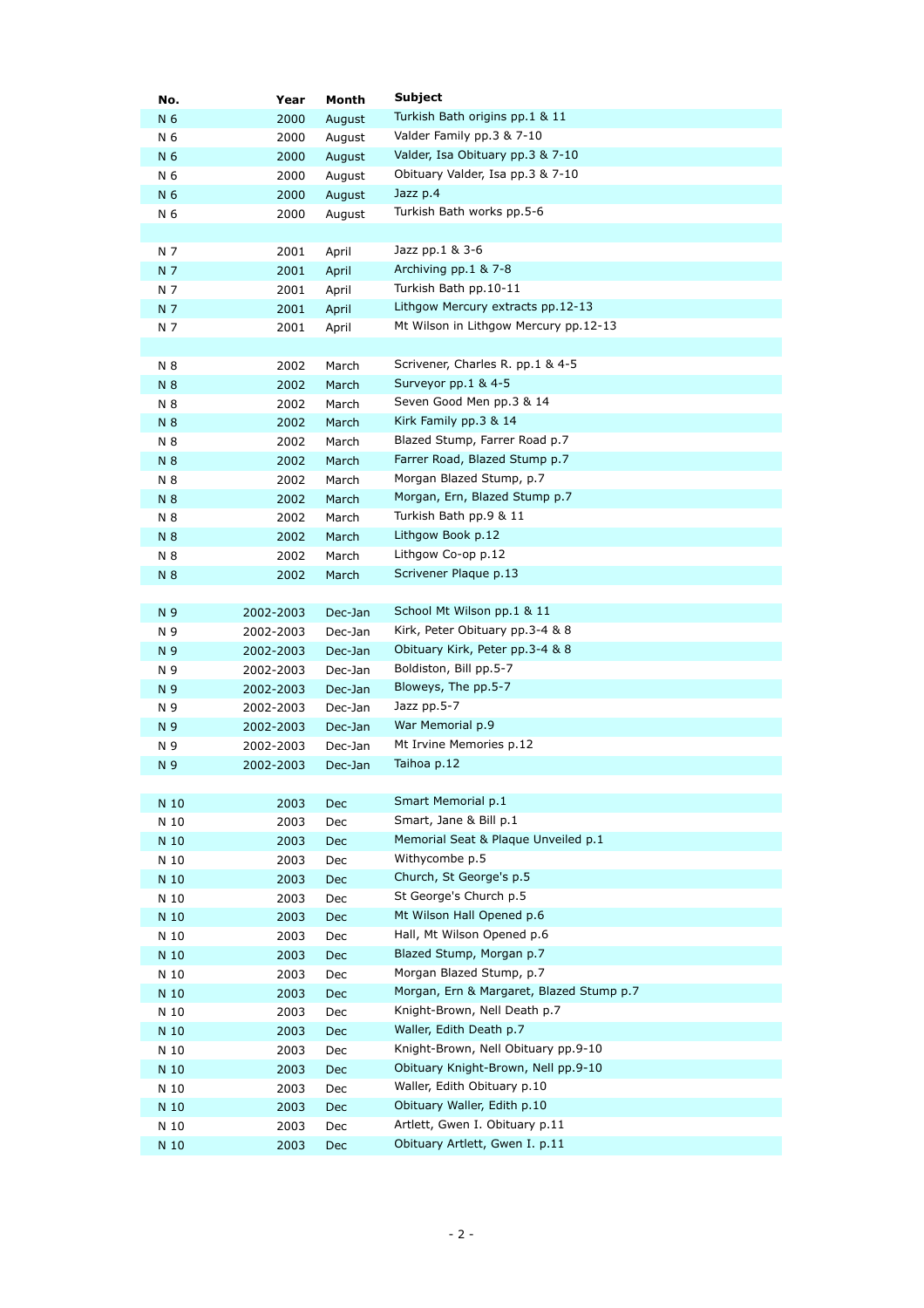| No.  | Year | Month      | Subject                             |
|------|------|------------|-------------------------------------|
| N 11 | 2004 | Nov        | Jazz pp.1-2                         |
| N 11 | 2004 | Nov        | Mt Irvine Memories pp.3 & 6-7       |
| N 11 | 2004 | Nov        | Clarke, Betty Memories pp.3 & 6-7   |
| N 11 | 2004 | Nov        | Gailey, Bruce & Sue Departure p.4   |
| N 11 | 2004 | Nov        | Applecot pp.4-5 & 11-12             |
| N 11 | 2004 | Nov        | Gregson Family pp.4-5 & 11-13       |
| N 11 | 2004 | Nov        | Silvey, Gwen Obituary p.7           |
| N 11 | 2004 | Nov        | Kennedy, Jan Obituary p.7           |
| N 11 | 2004 | Nov        | Obituary Silvey, Gwen p.7           |
| N 11 | 2004 | Nov        | Obituary Kennedy, Jan p.7           |
| N 11 | 2004 | <b>Nov</b> | Wynstay pp.8-10                     |
| N 11 | 2004 | Nov        | Wyndham p.11                        |
| N 11 | 2004 | Nov        | Place Names p.14                    |
|      |      |            |                                     |
| N 12 | 2005 | July       | Mann, Fred F. pp.1 & 15-17          |
| N 12 | 2005 | July       | Raines, Elizabeth OAM p.3           |
| N 12 | 2005 | July       | Remembrance Day 2004 pp.5-7         |
| N 12 | 2005 | July       | Scrivener, Percy pp. pp.5-6         |
| N 12 | 2005 | July       | Kirk, Vivian C.L. p.7               |
| N 12 | 2005 | July       | Caleys Haycock p.8                  |
| N 12 | 2005 | July       | Arkinstall Hill p.8                 |
| N 12 | 2005 | July       | Field Selection p.8                 |
| N 12 | 2005 | July       | Lambs Hill p.8                      |
| N 12 | 2005 | July       | Knight-Brown, H.B. Obituary p.18    |
| N 12 | 2005 | July       | Bell, W.T. Obituary pp.18-19        |
| N 12 | 2005 | July       | Sullivan, Cec. Obituary pp.19-20    |
| N 12 | 2005 | July       | Obituary Knight-Brown, H.B. p.18    |
| N 12 | 2005 | July       | Obituary Bell, W.T. pp.18-19        |
| N 12 | 2005 | July       | Obituary Sullivan, Cec. pp.19-20    |
|      |      |            |                                     |
| N 13 | 2006 | March      | Mt Irvine Childhood pp.1-3          |
| N 13 | 2006 | March      | Scrivener Family pp.1-3             |
| N 13 | 2006 | March      | Morgan, Ern & Margaret Farewell p.5 |
| N 13 | 2006 | March      | Worker's Club, Mt Wilson p.5        |
| N 13 | 2006 | March      | Kirk Family p.6                     |
| N 13 | 2006 | March      | Mt Wilson Artefacts pp.8-9          |
| N 13 | 2006 | March      | Artefacts, Mt Wilson pp.8-9         |
| N 13 | 2006 | March      | Badham, Professor Charles p.11      |
| N 13 | 2006 | March      | Farrer Road pp.10-11                |
| N 13 | 2006 | March      | Remembrance Day 2004 pp.12-15       |
| N 13 | 2006 | March      | Knight-Brown, Noel H. pp.12-13      |
| N 13 | 2006 | March      | Wynne, Richard O. pp.14-15          |
| N 13 | 2006 | March      | Brooks, Rod Obituary p.16           |
| N 13 | 2006 | March      | Obituary Brooks, Rod p.16           |
|      |      |            |                                     |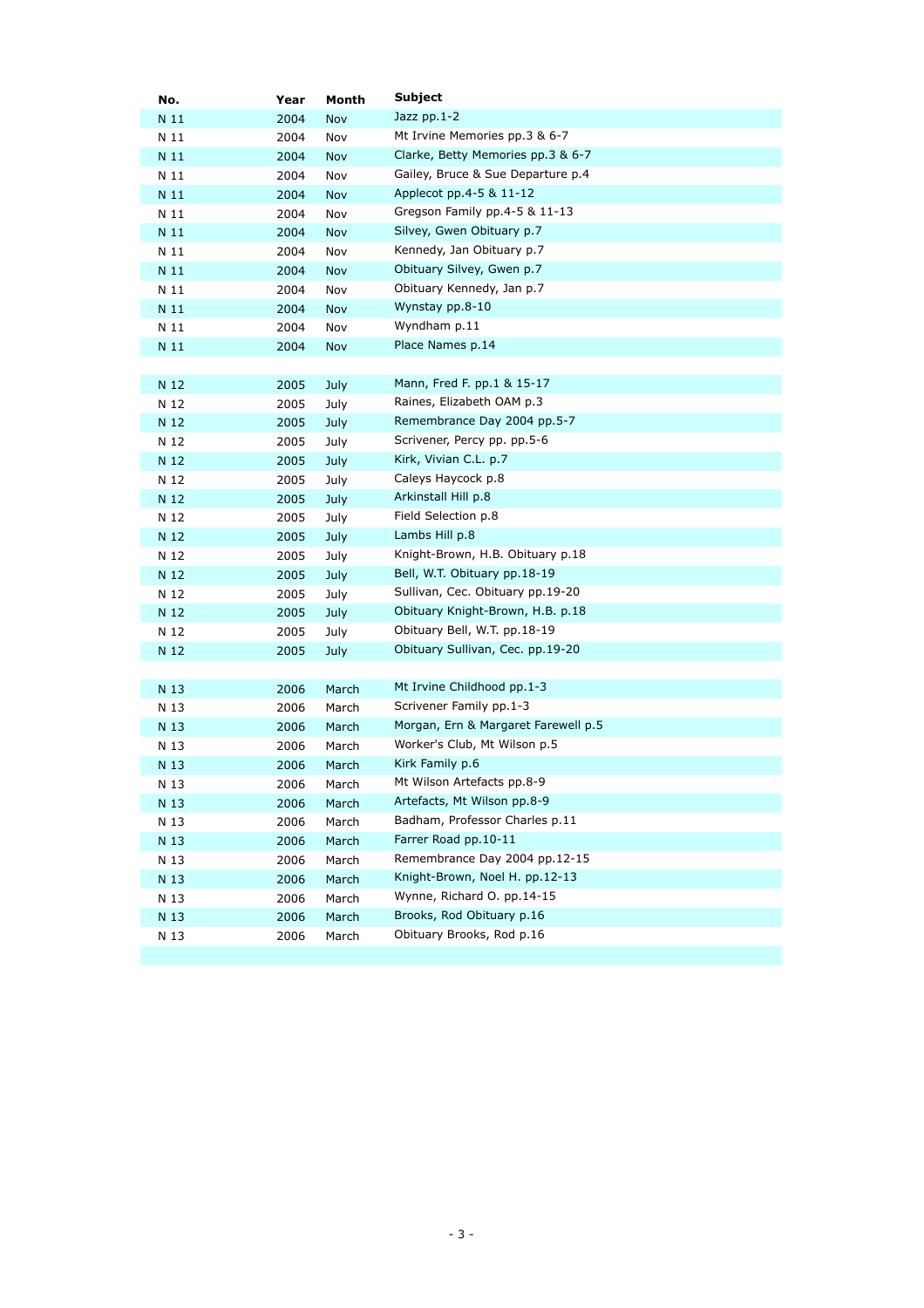| No.  | Year | Month       | <b>Subject</b>                                  |
|------|------|-------------|-------------------------------------------------|
| N 14 | 2006 | Aug         | Strano, Luigi Story pp.1 & 7-8                  |
| N 14 | 2006 | Aug         | Luigi Strano Story pp.1 & 7-8                   |
| N 14 | 2006 | Aug         | Mill, Tom's p.2                                 |
| N 14 | 2006 | Aug         | Tom's Mill p.2                                  |
| N 14 | 2006 | Aug         | Mt Wilson Road photo p.6                        |
| N 14 | 2006 | Aug         | Stephen Lane p.9                                |
| N 14 | 2006 | Aug         | Stephen, Seppy A. pp.9-10                       |
| N 14 | 2006 | Aug         | Lambs Hill p.10                                 |
| N 14 | 2006 | Aug         | Lamb, Walter pp.10-11                           |
| N 14 | 2006 | Aug         | Shadforth Road p.11                             |
| N 14 | 2006 | Aug         | Shadforth, Henry p.11                           |
| N 14 | 2006 | Aug         | Stephen, Matthew Henry pp.11-12                 |
| N 14 | 2006 | Aug         | Obituary Brennan, Rodney p.13                   |
| N 14 | 2006 | Aug         | Brennan, Rodney Obituary p.13                   |
| N 14 | 2006 | Aug         | Turtle, Alison Obituary pp.14-15                |
| N 14 | 2006 | Aug         | Obituary Turtle, Alison pp.14-15                |
|      |      |             |                                                 |
| N 15 | 2007 | Feb         | Remembrance Day 2006 pp.1 & 10-12               |
| N 15 | 2007 | Feb         | Reynolds, Mary Hon. Life Membership pp.1-2 & 8  |
| N 15 | 2007 | Feb         | Reynolds, Ellis Hon. Life Membership pp.1-2 & 8 |
| N 15 | 2007 | Feb         | Hon. Life Memberships pp.1-2 & 8                |
| N 15 | 2007 | Feb         | Life Memberships Hon. $pp.1-2$ & 8              |
| N 15 | 2007 | Feb         | St George's Church pp.4-6                       |
| N 15 | 2007 | Feb         | Church, St George's pp.4-6                      |
| N 15 | 2007 | Feb         | Land Titles pp.8-9                              |
| N 15 | 2007 | Feb         | Inglis, John p.9                                |
| N 15 | 2007 | Feb         | Clark Family pp.10-11                           |
| N 15 | 2007 | Feb         | Hatswell, Edwin E.C. (Ted) pp.11-12             |
| N 15 | 2007 | Feb         | Kirk, Alice J. Obituary p.13                    |
| N 15 | 2007 | Feb         | Kirk, Don Obituary pp.13-14                     |
| N 15 | 2007 | Feb         | Mason. Elisabeth Obituary p.14                  |
| N 15 | 2007 | Feb         | Prentice, James Obituary pp.14-15               |
| N 15 | 2007 | Feb         | Obituary Kirk, Alice J. p.13                    |
| N 15 | 2007 | Feb         | Obituary Kirk, Don pp.13-14                     |
| N 15 | 2007 | Feb         | Obituary Mason. Elisabeth p.14                  |
| N 15 | 2007 | Feb         | Obituary Prentice, James pp.14-15               |
|      |      |             |                                                 |
| N 16 | 2007 | July        | Currey, C. pp.1 & 8-11                          |
| N 16 | 2007 | July        | Carisbrook p.2                                  |
| N 16 | 2007 | July        | Aboriginal Presence pp.8-9                      |
| N 16 | 2007 | July        | Indigenous Presence pp.8-9                      |
| N 16 | 2007 | July        | European Settlers pp.10-11                      |
| N 16 | 2007 | July        | Turkish Bath pp.12-13                           |
| N 16 | 2007 | July        | Hay, William pp.13-15                           |
| N 16 | 2007 | July        | Bills, Avis - Obituary p.16                     |
| N 16 | 2007 | July        | Obituary Bills, Avis p.16                       |
| N 16 | 2007 | July        | Early Days Mt Irvine pp.4-5                     |
| N 16 | 2007 | July        | Mt Irvine Early Days pp.4-5                     |
| N 16 | 2007 | July        | Irvine Mt Early Days pp.4-5                     |
| N 16 | 2007 | <b>July</b> | Chimney Cottage p.8                             |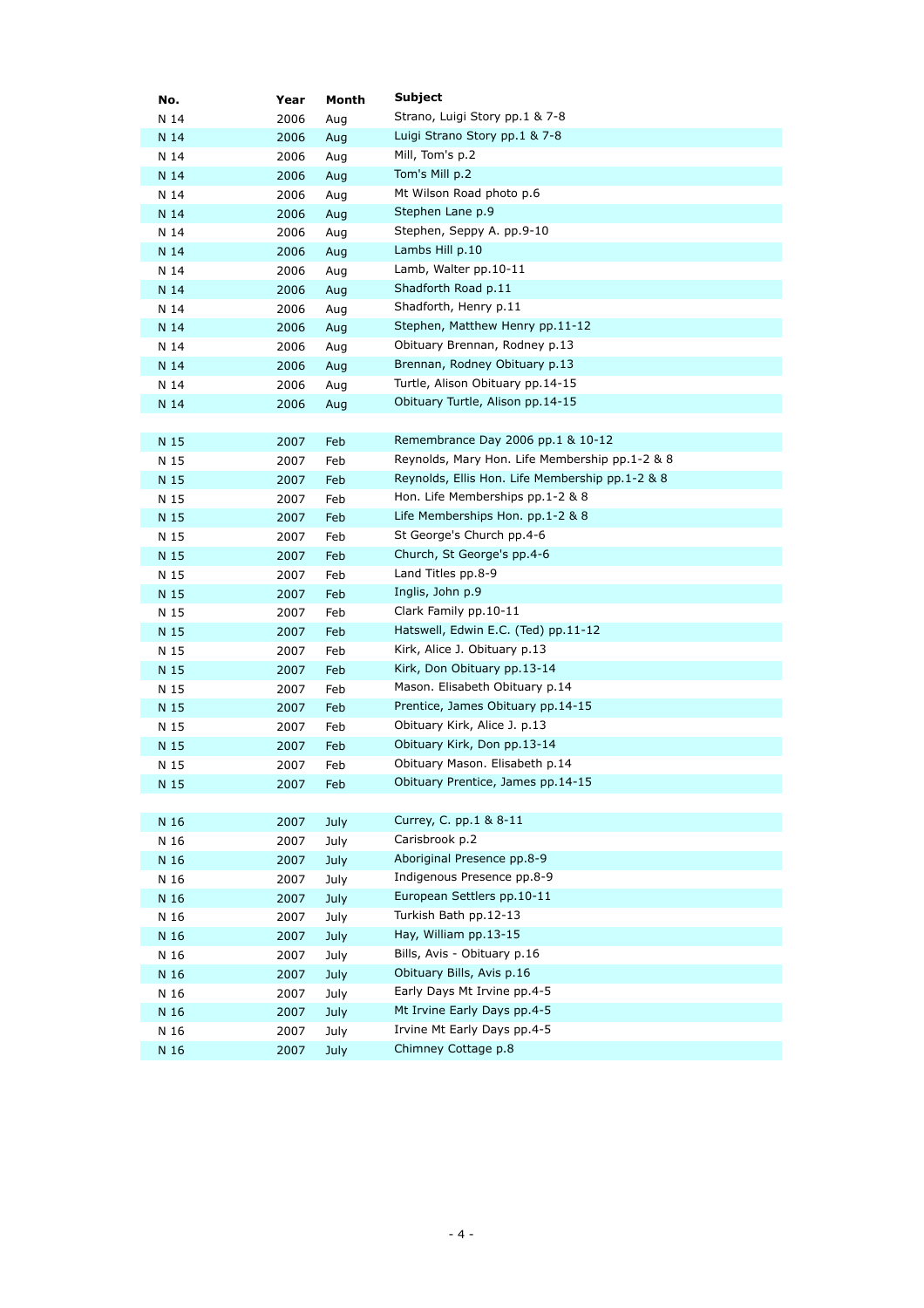| No.  | Year | Month  | Subject                            |
|------|------|--------|------------------------------------|
| N 17 | 2008 | Feb    | Bebeah pp.1-2                      |
| N 17 | 2008 | Feb    | Remembrance Day 2007 pp.3-6        |
| N 17 | 2008 | Feb    | Mann Brothers pp.4-5               |
| N 17 | 2008 | Feb    | Valder family pp.5-6               |
| N 17 | 2008 | Feb    | Boulton, Stanley C. p.6            |
| N 17 | 2008 | Feb    | Barrett, Des p.7                   |
| N 17 | 2008 | Feb    | Axeman pp.8-10                     |
| N 17 | 2008 | Feb    | Kirk, Tom pp.8-10                  |
| N 17 | 2008 | Feb    | Kirk, Septimus B.W. (Tom) pp.8-10  |
| N 17 | 2008 | Feb    | Axes pp.8-9                        |
| N 17 | 2008 | Feb    | Waller, Neville Obituary pp.14-15  |
| N 17 | 2008 | Feb    | Obituary Waller, Neville pp.14-15  |
|      |      |        |                                    |
| N 18 | 2008 | August | Early Days Mt Irvine pp.1 & 6-10   |
| N 18 | 2008 | August | Mt Irvine, Early Days pp.1 & 6-10  |
| N 18 | 2008 | August | Bowens Creek Road pp.3-4           |
| N 18 | 2008 | August | Fuel Crisis 1940s pp.4-5           |
| N 18 | 2008 | August | Painui pp.1 & 6-8                  |
| N 18 | 2008 | August | Knight-Brown Family pp.1 & 6-10    |
| N 18 | 2008 | August | Signs $pp.11-12$                   |
| N 18 | 2008 | August | Wildflower Hall Signs pp.11-12     |
| N 18 | 2008 | August | Cherry Cottage Sign pp.11-12       |
| N 18 | 2008 | August | Collard, Max Obituary pp.14-15     |
| N 18 | 2008 | August | Merewether, John Obituary pp.14-15 |
| N 18 | 2008 | August | Obituary Collard, Max pp.14-15     |
| N 18 | 2008 | August | Obituary Merewether, John pp.14-15 |
|      |      |        |                                    |
| N 19 | 2009 | Feb    | Remembrance Day 2008 pp.1 & 10-13  |
| N 19 | 2009 | Feb    | Wynne, Richard pp.6-9              |
| N 19 | 2009 | Feb    | Wynne Family pp.6-9                |
| N 19 | 2009 | Feb    | Gregson, William H. pp.10-12       |
| N 19 | 2009 | Feb    | Morley, Ronald MC pp.12-13         |
| N 19 | 2009 | Feb    | Benjamin, Peter Obituary p.14      |
| N 19 | 2009 | Feb    | Naylor, Ron Obituary pp.14-15      |
| N 19 | 2009 | Feb    | Smart, Wilga Obituary pp.15-16     |
| N 19 | 2009 | Feb    | Obituary Benjamin, Peter p.14      |
| N 19 | 2009 | Feb    | Obituary Naylor, Ron pp.14-15      |
| N 19 | 2009 | Feb    | Obituary Smart, Wilga pp.15-16     |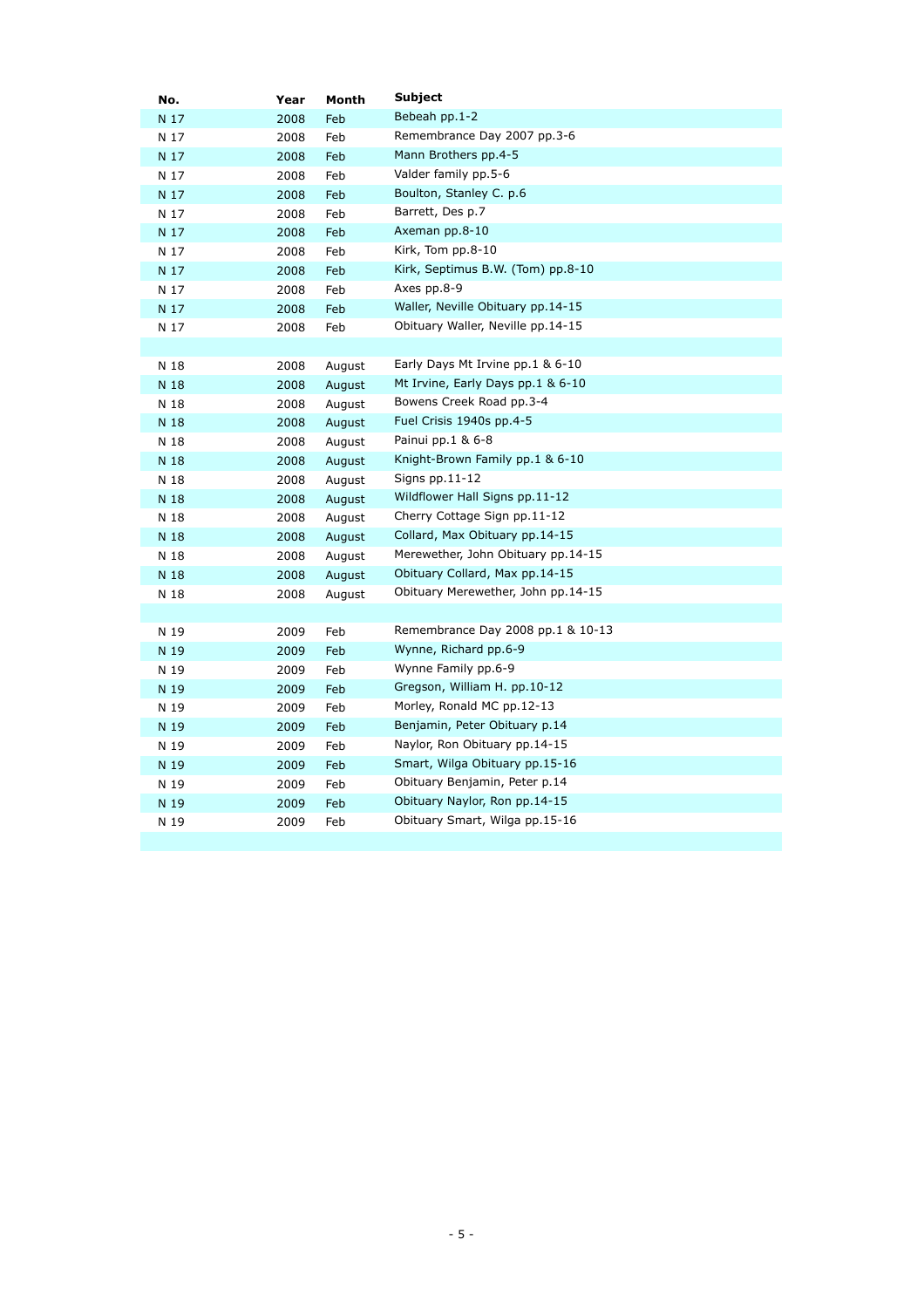| No.  | Year | Month | Subject                                          |
|------|------|-------|--------------------------------------------------|
| N 20 | 2009 | Aug   | Wildflower Hall pp.1 & 4-8                       |
| N 20 | 2009 | Aug   | Fred Mann Pottery p.1                            |
| N 20 | 2009 | Aug   | Pottery, Fred Mann p.1                           |
| N 20 | 2009 | Aug   | Mann, Fred Pottery p.1                           |
| N 20 | 2009 | Aug   | Merewether, Edward C. pp.1 & 4-8                 |
| N 20 | 2009 | Aug   | Inglis, James p.5                                |
| N 20 | 2009 | Aug   | Dennarque pp.4-6                                 |
| N 20 | 2009 | Aug   | Kirk, Alice p.7                                  |
| N 20 | 2009 | Aug   | School Pupils, 1936 p.10                         |
| N 20 | 2009 | Aug   | Pupils, School 1936 p.10                         |
| N 20 | 2009 | Aug   | Smith, Kathleen H. Death pp.11-12                |
| N 20 | 2009 | Aug   | Strano, Luigi Death p.12                         |
| N 20 | 2009 | Aug   | Ross, Anne Death p.12                            |
| N 20 | 2009 | Aug   | Smith, Kathleen H. Obituary p.14                 |
| N 20 | 2009 | Aug   | Strano, Luigi Obituary pp.14-15                  |
| N 20 | 2009 | Aug   | Ross, Anne Obituary p.15                         |
| N 20 | 2009 | Aug   | Finato, Floss Obituary pp.15-16                  |
| N 20 | 2009 | Aug   | Obituary Smith, Kathleen H. p.14                 |
| N 20 | 2009 | Aug   | Obituary Strano, Luigi pp.14-15                  |
| N 20 | 2009 | Aug   | Obituary Ross, Anne p.15                         |
| N 20 | 2009 | Aug   | Obituary Finato, Floss pp.15-16                  |
|      |      |       |                                                  |
| N 21 | 2010 | Feb   | Recollections, Margaret Farquhar 1935 pp.1 & 6-8 |
| N 21 | 2010 | Feb   | Farquhar, Margaret Recollections 1935 pp.1 & 6-8 |
| N 21 | 2010 | Feb   | Delbridge, Arthur Retirement pp.2-3              |
| N 21 | 2010 | Feb   | Wright Bruce Retirement pp.2-3                   |
| N 21 | 2010 | Feb   | Wildflower Hall, p.5                             |
| N 21 | 2010 | Feb   | Dennarque, p.5                                   |
| N 21 | 2010 | Feb   | Post Office p.5                                  |
| N 21 | 2010 | Feb   | Turkish Bath collapse p.8                        |
| N 21 | 2010 | Feb   | McLean, Noellie Obituary pp.10-11                |
| N 21 | 2010 | Feb   | Kearney, John B. Obituary pp.11-12               |
| N 21 | 2010 | Feb   | Obituary McLean, Noellie pp.10-11                |
| N 21 | 2010 | Feb   | Obituary Kearney, John B. pp.11-12               |
|      |      |       |                                                  |
| N 22 | 2010 | Sept  | Delbridge, Arthur Hon. Life Membership p.4       |
| N 22 | 2010 | Sept  | Wright, Bruce Hon. Life Membership p.4           |
| N 22 | 2010 | Sept  | Life Memberships Hon. p.4                        |
| N 22 | 2010 | Sept  | Hon. Life Memberships p.4                        |
| N 22 | 2010 | Sept  | Campanella pp.5-9 & 13-15                        |
| N 22 | 2010 | Sept  | Stephen, Matthew H. pp.5-9 & 13-15               |
| N 22 | 2010 | Sept  | Stephen Family. pp.5-9 & 13-15                   |
| N 22 | 2010 | Sept  | Alphington, p.5                                  |
| N 22 | 2010 | Sept  | Joshua Family pp.7-9                             |
| N 22 | 2010 | Sept  | Irvineholme, pp.16-17                            |
| N 22 | 2010 | Sept  | Merewether Diaries, pp.17-18                     |
| N 22 | 2010 | Sept  | Diaries, Merewether pp.17-18                     |
| N 22 | 2010 | Sept  | Baumgarten, Reg Death p.18                       |
| N 22 | 2010 | Sept  | Heritage Sites, p.18                             |
| N 22 | 2010 | Sept  | Kirk Family p.19                                 |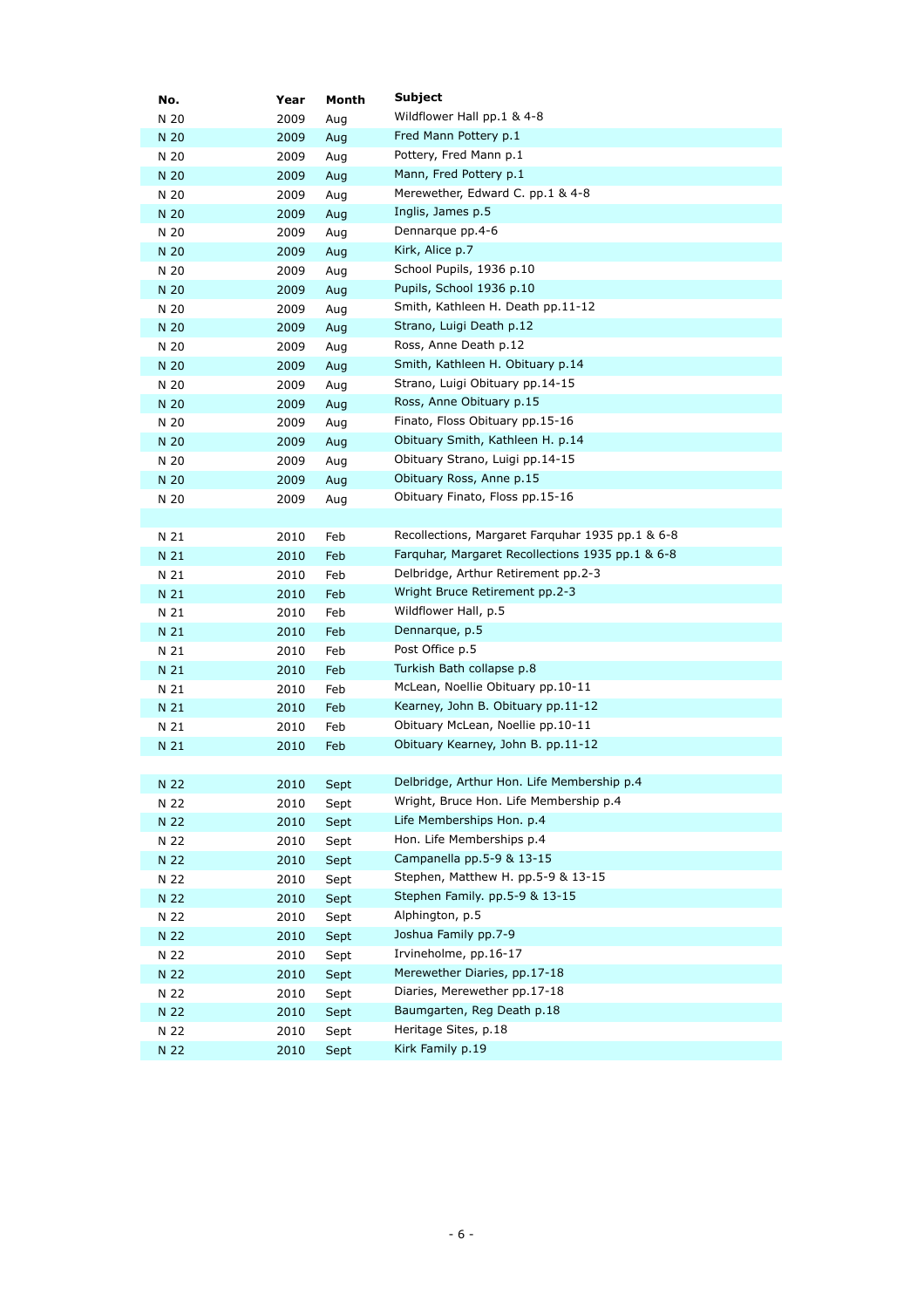| No.  | Year | Month    | Subject                                             |
|------|------|----------|-----------------------------------------------------|
| N 23 | 2011 | Feb.     | Horses of the Mountains pp.1 & 9-18                 |
| N 23 | 2011 | Feb.     | Reynolds, Mary, OAM p.3                             |
| N 23 | 2011 | Feb.     | Irvineholme p.4                                     |
| N 23 | 2011 | Feb.     | Scrivener, Bill pp.10-11                            |
| N 23 | 2011 | Feb.     | Kookatonga pp.10-11                                 |
| N 23 | 2011 | Feb.     | Naylor, Helen pp.11-13                              |
| N 23 | 2011 | Feb.     | Irvineholme pp.11-13                                |
| N 23 | 2011 | Feb.     | Smart, Florence pp.13-14                            |
| N 23 | 2011 | Feb.     | Carisbrook pp.13-14                                 |
| N 23 | 2011 | Feb.     | Gunn, Elly & Alan pp.15-17                          |
| N 23 | 2011 | Feb.     | Willowbank pp.15-17                                 |
| N 23 | 2011 | Feb.     | Halliday, Alison pp.17-18                           |
| N 23 | 2011 | Feb.     | Shasta Lodge pp.17-18                               |
| N 23 | 2011 | Feb.     | Fraser, Hugh Obituary pp.18-19                      |
| N 23 | 2011 | Feb.     | Obituary Fraser, Hugh pp.18-19                      |
|      |      |          |                                                     |
| N 24 | 2011 | August   | Observatory for Mt Wilson? pp.1, 13-16              |
| N 24 | 2011 | August   | Saw Mills pp.1, 16-20                               |
| N 24 | 2011 | August   | Life Members, Zaharah & John Braybrooke p.2         |
| N 24 | 2011 | August   | Braybrooke, Zaharah & John, Life Members p.2        |
| N 24 | 2011 | August   | Fromel, Meg, cards and prints p.3                   |
| N 24 | 2011 | August   | Mann, Fred, Pottery p.4                             |
| N 24 | 2011 | August   | Pottery, Fred Mann p.4                              |
| N 24 | 2011 | August   | Joshua Family p.6                                   |
| N 24 | 2011 | August   | Hay, William p.6                                    |
| N 24 | 2011 | August   | Silva Plana pp.6-7                                  |
| N 24 | 2011 | August   | Wynne and Cathedral Reserves p.8                    |
| N 24 | 2011 | August   | Cathedral and Wynnel Reserves p.8                   |
| N 24 | 2011 | August   | Reserves, Wynne and Cathedral p.8                   |
| N 24 | 2011 | August   | Storm Damage p.9                                    |
|      |      |          |                                                     |
| N 25 | 2012 | February | Patrick White Exhibition pp.1, 11-12                |
| N 25 | 2012 | February | White, Patrick Exhibition pp.1, 11-12               |
| N 25 | 2012 | February | Governor Marie Bashir p.1                           |
| N 25 | 2012 | February | Bashir, Marie Governor p.1                          |
| N 25 | 2012 | February | Meg Fromel linocut prints pp.2, 5                   |
| N 25 | 2012 | February | Fromel, Meg, linocut prints pp.2, 5                 |
| N 25 | 2012 | February | Linocut prints, Meg Fromel pp.2, 5                  |
| N 25 | 2012 | February | Fred Mann's pottery pp.2, 11                        |
| N 25 | 2012 | February | Mann, Fred's pottery pp.2, 11                       |
| N 25 | 2012 | February | Pottery, Fred Mann pp.2, 11                         |
| N 25 | 2012 | February | Obituary Margaret Clark p.3                         |
| N 25 | 2012 | February | Margaret Clark, Obituary p.3                        |
| N 25 | 2012 | February | Clark, Margaret, Obituary p.3                       |
| N 25 | 2012 | February | Turkish Bath Restoration, Alan Croker p.4           |
| N 25 | 2012 | February | Croker, Alan, Turkish Bath Restoration p.4          |
| N 25 | 2012 | February | Valder, John, speech at Meg Fromel launch pp.7-10   |
| N 25 | 2012 | February | Meg Fromel launch, speech by John Valder, pp.7-10   |
| N 25 | 2012 | February | Fromel, Meg, launch, speech by John Valder, pp.7-10 |
| N 25 | 2012 | February | Valder family pp.7-10                               |
| N 25 | 2012 | February | Currey, C.H. pp.9-10                                |
| N 25 | 2012 | February | Remembrance Day 2011 pp.12-16                       |
| N 25 | 2012 | February | Hall, William pp.12-16                              |
| N 25 | 2012 | February | Hall family pp.12-14                                |
| N 25 | 2012 | February | Clark family pp.14-16                               |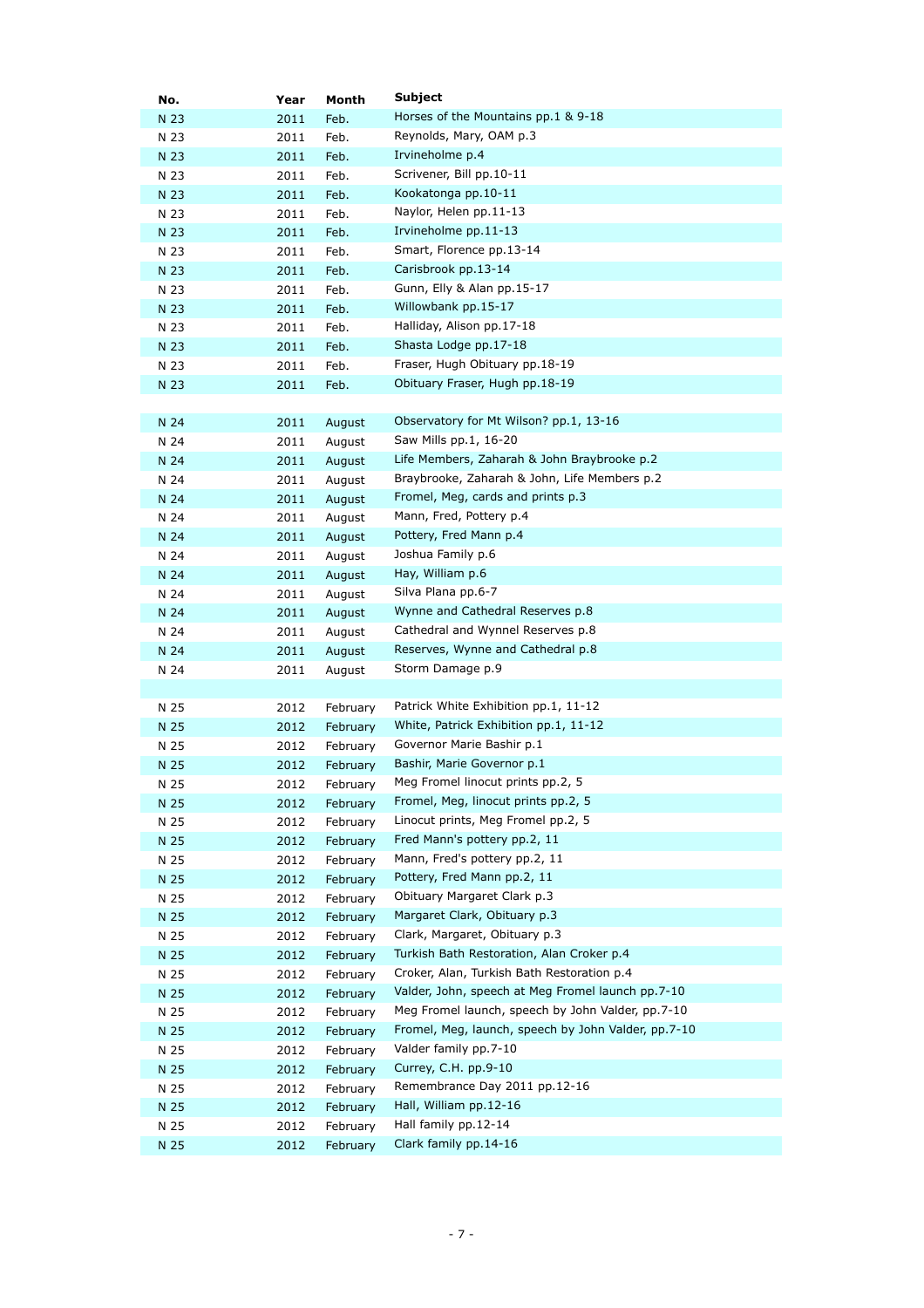| No.  | Year | Month    | Subject                                                  |
|------|------|----------|----------------------------------------------------------|
| N 26 | 2012 | August   | Patrick White Exhibition pp.1-3                          |
| N 26 | 2012 | August   | White, Patrick, Exhibition pp.1-3                        |
| N 26 | 2012 | August   | Portrait of Two Mountains p.4                            |
| N 26 | 2012 | August   | Two Mountains, Portrait p.4                              |
| N 26 | 2012 | August   | President's Report for 2012 p.5                          |
| N 26 | 2012 | August   | Historic Houses of Mudgee book launch pp.6-7             |
| N 26 | 2012 | August   | Mudgee Historic Houses, book launch pp.6-7               |
| N 26 | 2012 | August   | Cathedral Reserve pp.7-9                                 |
| N 26 | 2012 | August   | Reserve, Cathedral pp.7-9                                |
| N 26 | 2012 | August   | Lithgow Small Arms Factory pp.10-12                      |
| N 26 | 2012 | August   | Small Arms Factory, Lithgow pp.10-12                     |
| N 26 | 2012 | August   | House Names at Mt Wilson pp.12-15                        |
| N 26 | 2012 | August   | Tree Fern House Names at Mt Wilson pp.12-15              |
| N 26 | 2012 | August   | Aboriginal Tree Fern House Names at Mt Wilson pp.12-15   |
| N 26 | 2012 | August   | Fleur Herscovitch, New Life Member pp.15-16              |
| N 26 | 2012 | August   | Life Member Fleur Herscovitch, New pp.15-16              |
| N 26 | 2012 | August   | Mann Family, Fleur Herscovitch, New Life Member pp.15-16 |
|      |      |          |                                                          |
| N 27 | 2013 | February | Obituary Helen Warliker (née Gregson) pp.3-4             |
| N 27 | 2013 | February | Warliker (née Gregson), Helen pp.3-4                     |
| N 27 | 2013 | February | Welded gate, Turkish Bath pp.4-5                         |
| N 27 | 2013 | February | Turkish Bath, Welded gate pp.4-5                         |
| N 27 | 2013 | February | Remembrance Day 2013 pp.5-6                              |
| N 27 | 2013 | February | Irvineholme, Harold Morley p.7                           |
| N 27 | 2013 | February | Morley, Harold, Irvineholme p.7                          |
| N 27 | 2013 | February | Website, searching our pp.8-9                            |
| N 27 | 2013 | February | Remembrance Day 2012 pp.10                               |
| N 27 | 2013 | February | Scrivener, Thomas Minto - Mt Irvine, Taihoa pp.11-12     |
| N 27 | 2013 | February | Mt Irvine, Taihoa - Scrivener, Thomas Minto pp.11-12     |
| N 27 | 2013 | February | Taihoa, Mt Irvine - Scrivener, Thomas Minto pp.11-12     |
| N 27 | 2013 | February | Kirk, Tom, Axeman - pp.13-16                             |
| N 27 | 2013 | February | Axeman, Tom Kirk - pp.13-16                              |
| N 27 | 2013 | February | Sawmill 1946, Tom & Peter Kirk - pp.13-15                |
|      |      |          |                                                          |
| N 28 | 2013 | August   | Morley, Harold and Irvineholme p.2                       |
| N 28 | 2013 | August   | Irvineholme, and Morley, Harold p.2                      |
| N 28 | 2013 | August   | Scrivener, C.R. p.3                                      |
| N 28 | 2013 | August   | Bowens Creek Road pp.3-5                                 |
| N 28 | 2013 | August   | Opening, Bowens Creek Road pp.4-5                        |
| N 28 | 2013 | August   | Zig Zag pp.6-7                                           |
| N 28 | 2013 | August   | Progress Association, Mt Wilson pp.5-10                  |
| N 28 | 2013 | August   | Roads pp.5-9                                             |
| N 28 | 2013 | August   | Founders Corner pp.9-10                                  |
| N 28 | 2013 | August   | Founders Wood pp.9-19                                    |
| N 28 | 2013 | August   | Sights Reserve Trust p.10                                |
| N 28 | 2013 | August   | Woodgate Family pp.10-12                                 |
| N 28 | 2013 | August   | Turkish Bath p.11                                        |
| N 28 | 2013 | August   | Wynstay pp.10-11                                         |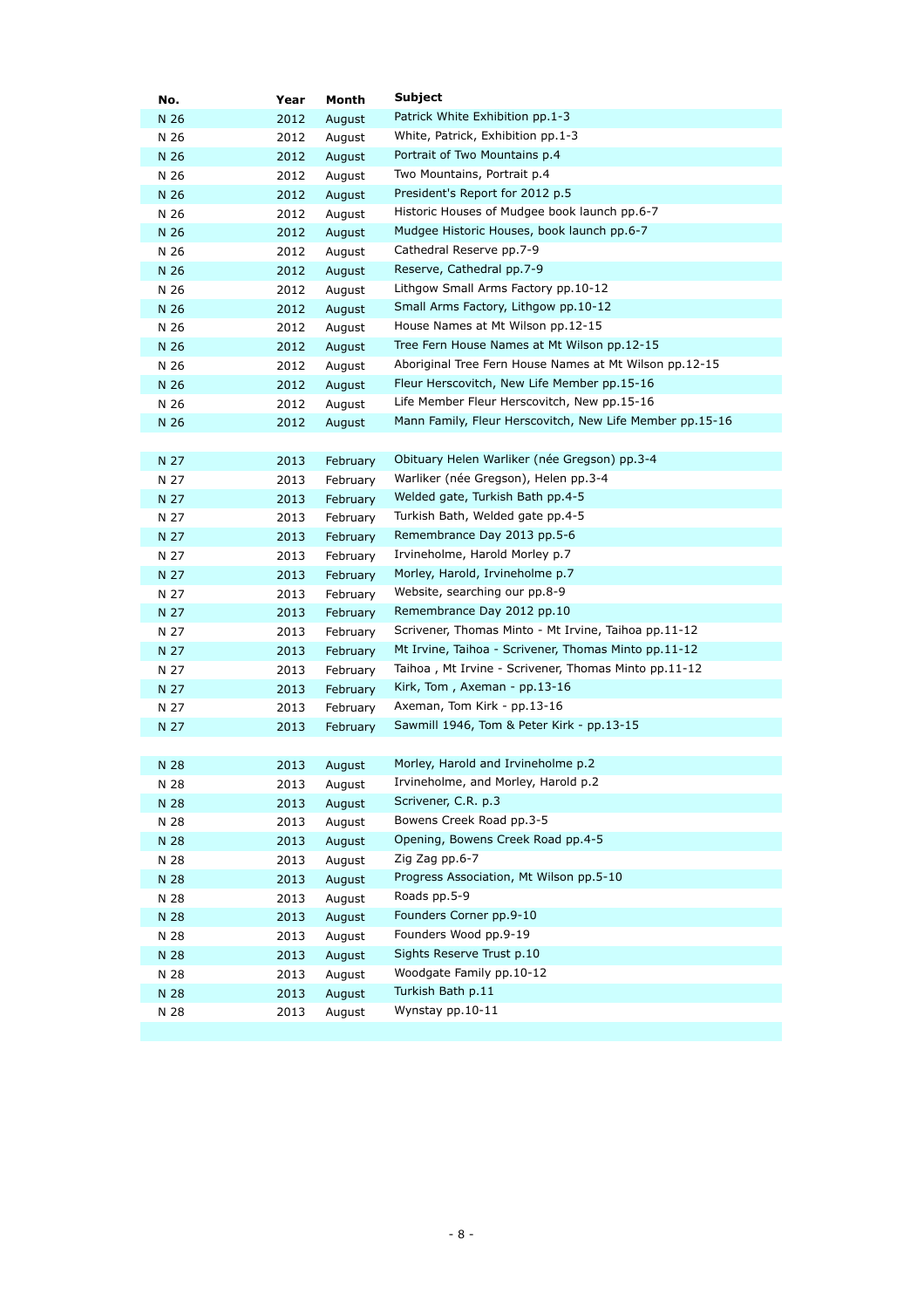| No.          | Year         | Month                | <b>Subject</b>                                                    |
|--------------|--------------|----------------------|-------------------------------------------------------------------|
| N 29         | 2014         | February             | President's Report for 2013 pp.1-3                                |
| N 29         | 2014         | February             | Turkish Bath p.2                                                  |
| N 29         | 2014         | February             | Ian Jack autobiography pp.4-5                                     |
| N 29         | 2014         | February             | Jack, Ian autobiography pp.4-5                                    |
| N 29         | 2014         | February             | autobiography, Ian jack pp.4-5                                    |
| N 29         | 2014         | February             | Historians pp.4 & 6-7                                             |
| N 29         | 2014         | February             | Mary Reynolds pp.7-8                                              |
| N 29         | 2014         | February             | Reynolds, Mary pp.7-8                                             |
| N 29         | 2014         | February             | Remembrance Day 2013 p.10                                         |
| N 29         | 2014         | February             | Alfred Mann pp.12-15 & 17-18                                      |
| N 29         | 2014         | February             | Mann, Alfred pp.12-15 & 17-18                                     |
| N 29         | 2014         | February             | Les Le Messurier, pp.15-18                                        |
| N 29         | 2014         | February             | Le Messurier, Les pp.15-18                                        |
|              |              |                      |                                                                   |
| N 30         | 2015         | February             | Reynolds, Ellis Obituary p.5, pp.6-8                              |
| N 30         | 2015         | February             | Ellis Reynolds, Obituary p.5, pp.6-8                              |
| N 30         | 2015         | February             | Obituary Reynolds, Ellis pp.6-8                                   |
| N 30         | 2015         | February             | Historical Society origins p.5                                    |
| N 30         | 2015         | February             | Trees, The Avenue p.8                                             |
| N 30         | 2015         | February             | Avenue, The; trees p.8                                            |
| N 30         | 2015         | February             | Arthur Delbridge pp.9-10                                          |
| N 30         | 2015         | February             | Delbridge Arthur pp.9-10                                          |
| N 30         | 2015         | February             | Obituary Delbridge, Arthur pp.9-10                                |
| N 30         | 2015         | February             | WWI centenary pp.11-19                                            |
| N 30         | 2015         | February             | Centenary WWI pp.11-19                                            |
| N 30         | 2015         | February             | Hake, Denys p.12                                                  |
| N 30         | 2015         | February             | Gregson, Edward Jesse pp.12-15                                    |
| N 30         | 2015         | February             | Jesse Gregson pp.12-15                                            |
| N 30         | 2015         | February             | Gregson family pp.12-15                                           |
| N 30         | 2015         | February             | Kirk, Herbert pp.15-17                                            |
| N 30         | 2015         | February             | Bert Kirk pp.15-17                                                |
|              |              |                      | Photographs 1875-1880 by Bischoff, J.: John Rae collection pp.2-6 |
| N 31         | 2016         | February             | Bischoff, J., Photographs 1875-1880: John Rae collection pp.2-6   |
| N 31<br>N 31 | 2016<br>2016 | February             | Rae collection; Photographs 1875-1880 by Bischoff, J. pp.2-6      |
| N 31         |              | February             | Stirling-Lewis, Tim (1943-2015); Mt Wilson & Thornleigh pp.6-8    |
|              | 2016         | February             | Mt Wilson & Thornleigh; Stirling-Lewis, Tim (1943-2015) pp.6-8    |
| N 31<br>N 31 | 2016<br>2016 | February<br>February | Moran, Bart; Post Office pp.8-9                                   |
| N 31         | 2016         |                      | Post Office; Bart Moran pp.8-9                                    |
| N 31         | 2016         | February<br>February | Dennarque: Bart Moran p.9                                         |
| N 31         | 2016         | February             | Wynne. Mervyn; Wynnstay pp.10-13                                  |
| N 31         | 2016         | February             | Wynnstay; Mervyn Wynne pp.10-13                                   |
| N 31         | 2016         | February             | Smith, Colin pp.13-16                                             |
| N 31         | 2016         | February             | Trough 1894; near Bell pp.17-18                                   |
| N 31         | 2016         | February             | Bullock Trough 1894; near Bell pp.17-18                           |
| N 31         | 2016         | February             | Bell; Trough 1894 pp.17-18                                        |